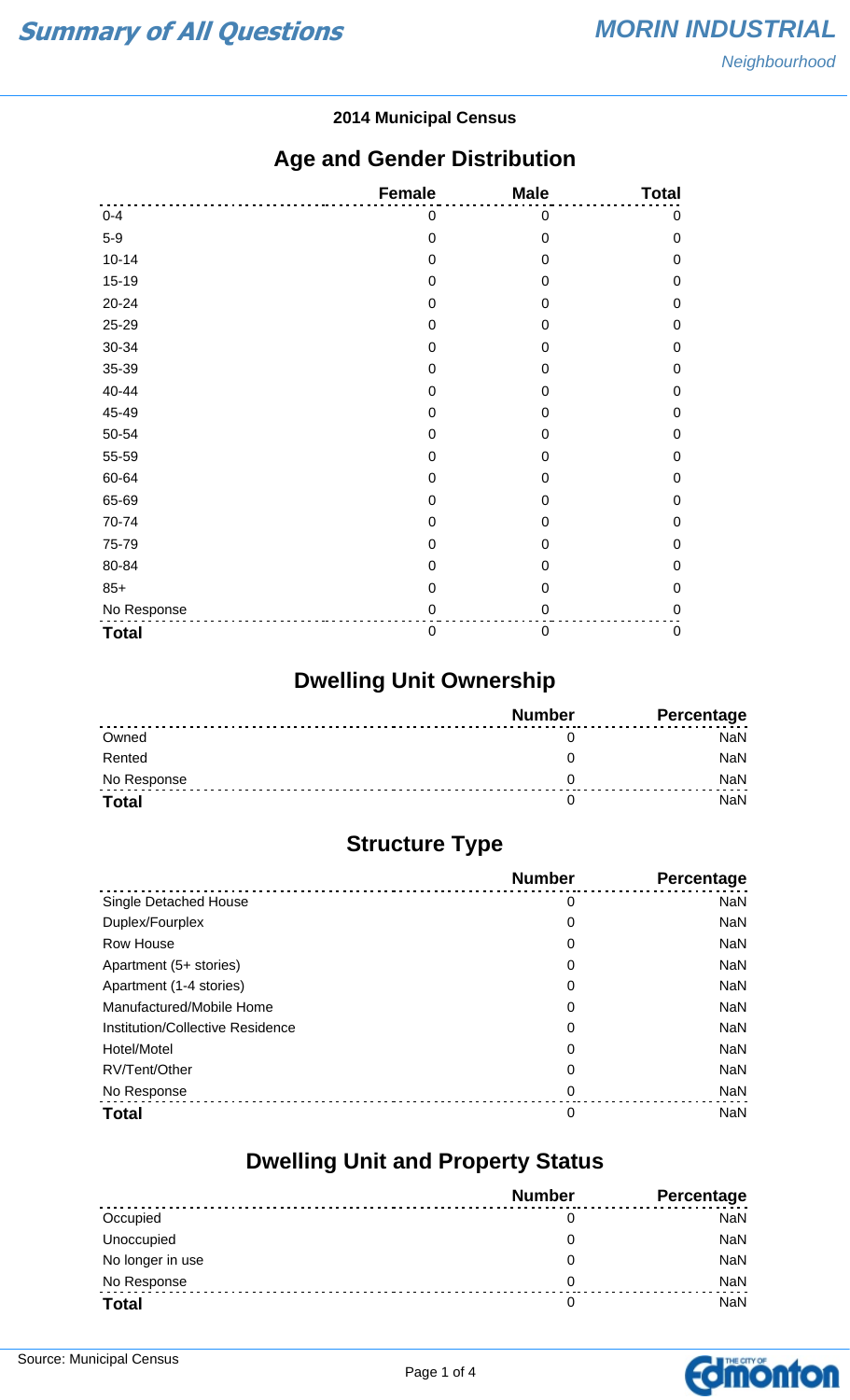#### **Marital Status**

|                      | <b>Number</b> | Percentage |
|----------------------|---------------|------------|
| Married              | 0             | <b>NaN</b> |
| Common-law           | 0             | NaN        |
| Separated/divorced   | 0             | <b>NaN</b> |
| <b>Never Married</b> | 0             | <b>NaN</b> |
| Widowed              | 0             | <b>NaN</b> |
| No Response          | 0             | NaN        |
| <b>Total</b>         | 0             | <b>NaN</b> |

#### **Employment Status**

|                            | <b>Number</b> | <b>Percentage</b> |
|----------------------------|---------------|-------------------|
| Preschool                  | 0             | <b>NaN</b>        |
| Kindergarten - Gr.6        | 0             | <b>NaN</b>        |
| Gr.7 - Gr.9                | 0             | <b>NaN</b>        |
| Gr.10 - Gr.12              | 0             | <b>NaN</b>        |
| Post Secondary Student     | 0             | <b>NaN</b>        |
| Homemaker                  | 0             | <b>NaN</b>        |
| Employed 0-30 hrs          | 0             | <b>NaN</b>        |
| Employed 30+ hrs           | 0             | <b>NaN</b>        |
| Unemployed                 | 0             | <b>NaN</b>        |
| Retired                    | 0             | <b>NaN</b>        |
| Permanently unable to work | 0             | <b>NaN</b>        |
| No Response                | 0             | <b>NaN</b>        |
| <b>Total</b>               | 0             | <b>NaN</b>        |

## **Term of Residence at this Location**

|                              | <b>Number</b> | Percentage |
|------------------------------|---------------|------------|
| 5 years or more              | 0             | <b>NaN</b> |
| 3 years to less than 5 years | 0             | <b>NaN</b> |
| 1 year to less than 3 years  | 0             | <b>NaN</b> |
| Less than 1 year             | 0             | <b>NaN</b> |
| Child less than 1 year       | 0             | <b>NaN</b> |
| No Response                  | 0             | <b>NaN</b> |
| <b>Total</b>                 | 0             | <b>NaN</b> |

## **Previous Residence if living in Dwelling for less than 1 year**

|                                   | <b>Number</b> | Percentage |
|-----------------------------------|---------------|------------|
| Elsewhere in Edmonton             | 0             | <b>NaN</b> |
| Elsewhere in Alberta              | 0             | NaN        |
| Atlantic Canada                   | 0             | <b>NaN</b> |
| Ontario/Quebec                    | 0             | NaN        |
| Territories/Manitoba/Saskatchewan | 0             | NaN        |
| <b>British Columbia</b>           | 0             | NaN        |
| <b>Outside Canada</b>             | 0             | <b>NaN</b> |
| No Response                       | 0             | <b>NaN</b> |
| <b>Total</b>                      | 0             | <b>NaN</b> |

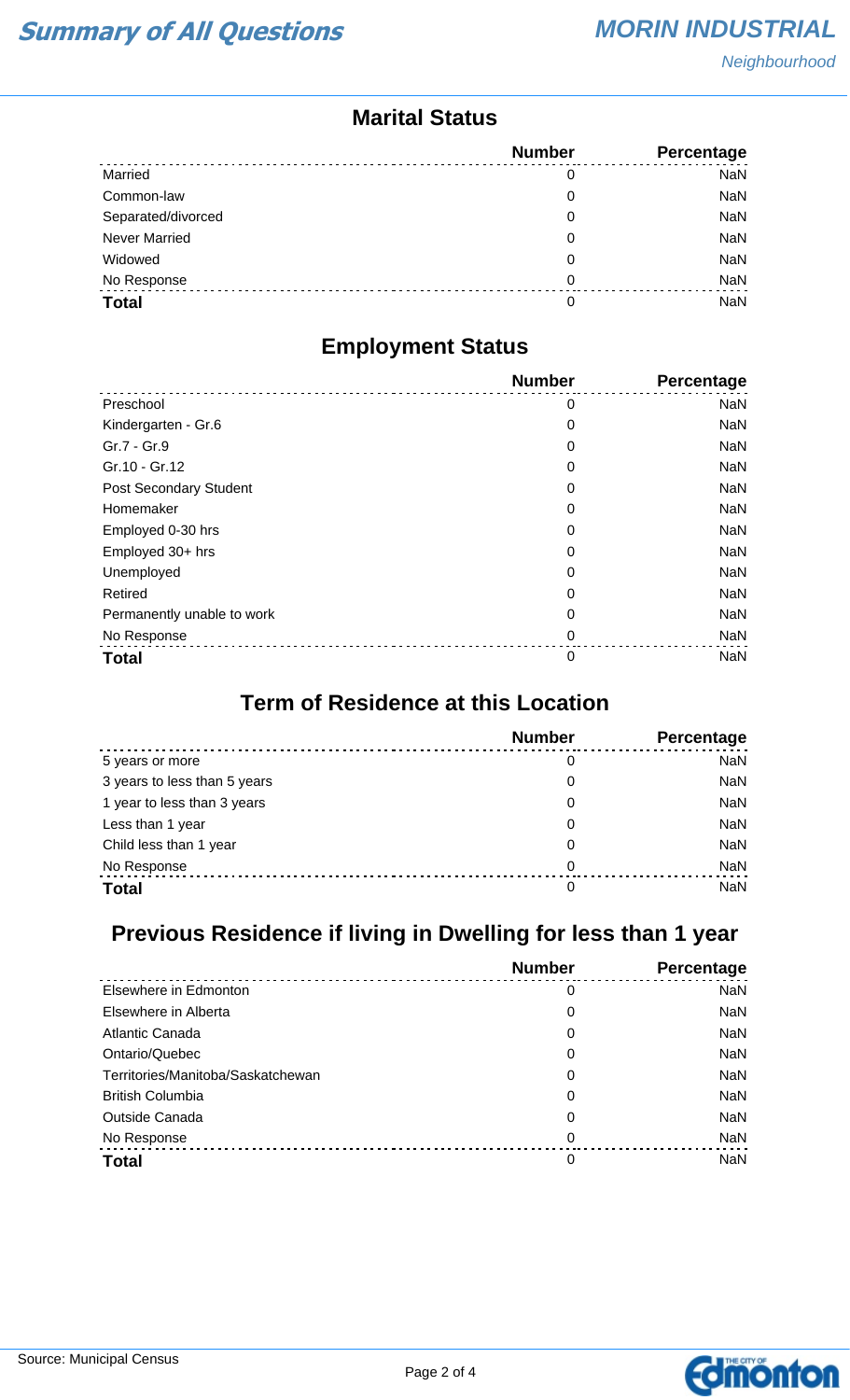## **Main Mode of Transportation from Home to Work**

|                              | <b>Number</b> | Percentage |
|------------------------------|---------------|------------|
| Car/Truck/Van (as Driver)    | 0             | <b>NaN</b> |
| Car/Truck/Van (as Passenger) | 0             | NaN        |
| Transit                      | 0             | NaN        |
| Walk                         | 0             | NaN        |
| <b>Bicycle</b>               | 0             | NaN        |
| Other                        | 0             | NaN        |
| No Response                  | 0             | NaN        |
| <b>Total</b>                 | 0             | <b>NaN</b> |

## **Citizenship**

|                      | <b>Number</b> | <b>Percentage</b> |
|----------------------|---------------|-------------------|
| Canadian Citizen     |               | NaN               |
| Non Canadian Citizen |               | <b>NaN</b>        |
| No Response          |               | <b>NaN</b>        |
| <b>Total</b>         |               | NaN               |

## **School Residency**

|              | <b>Number</b> | <b>Percentage</b> |
|--------------|---------------|-------------------|
| Public       |               | NaN               |
| Catholic     |               | NaN               |
| No Response  |               | <b>NaN</b>        |
| <b>Total</b> |               | NaN               |

## **Household Languages**

|                              | <b>Number</b> | Percentage |
|------------------------------|---------------|------------|
| English Only                 | 0             | <b>NaN</b> |
| Arabic                       | 0             | <b>NaN</b> |
| Cantonese                    | 0             | <b>NaN</b> |
| French                       | 0             | <b>NaN</b> |
| German                       | 0             | <b>NaN</b> |
| Mandarin                     | 0             | <b>NaN</b> |
| Panjabi (Punjabi)            | 0             | <b>NaN</b> |
| Spanish                      | 0             | <b>NaN</b> |
| Tagalog (Pilipino, Filipino) | 0             | <b>NaN</b> |
| Ukrainian                    | 0             | <b>NaN</b> |
| Other                        | 0             | <b>NaN</b> |
| No Response                  | $\mathbf 0$   | <b>NaN</b> |
| <b>Total</b>                 | $\mathbf 0$   | <b>NaN</b> |